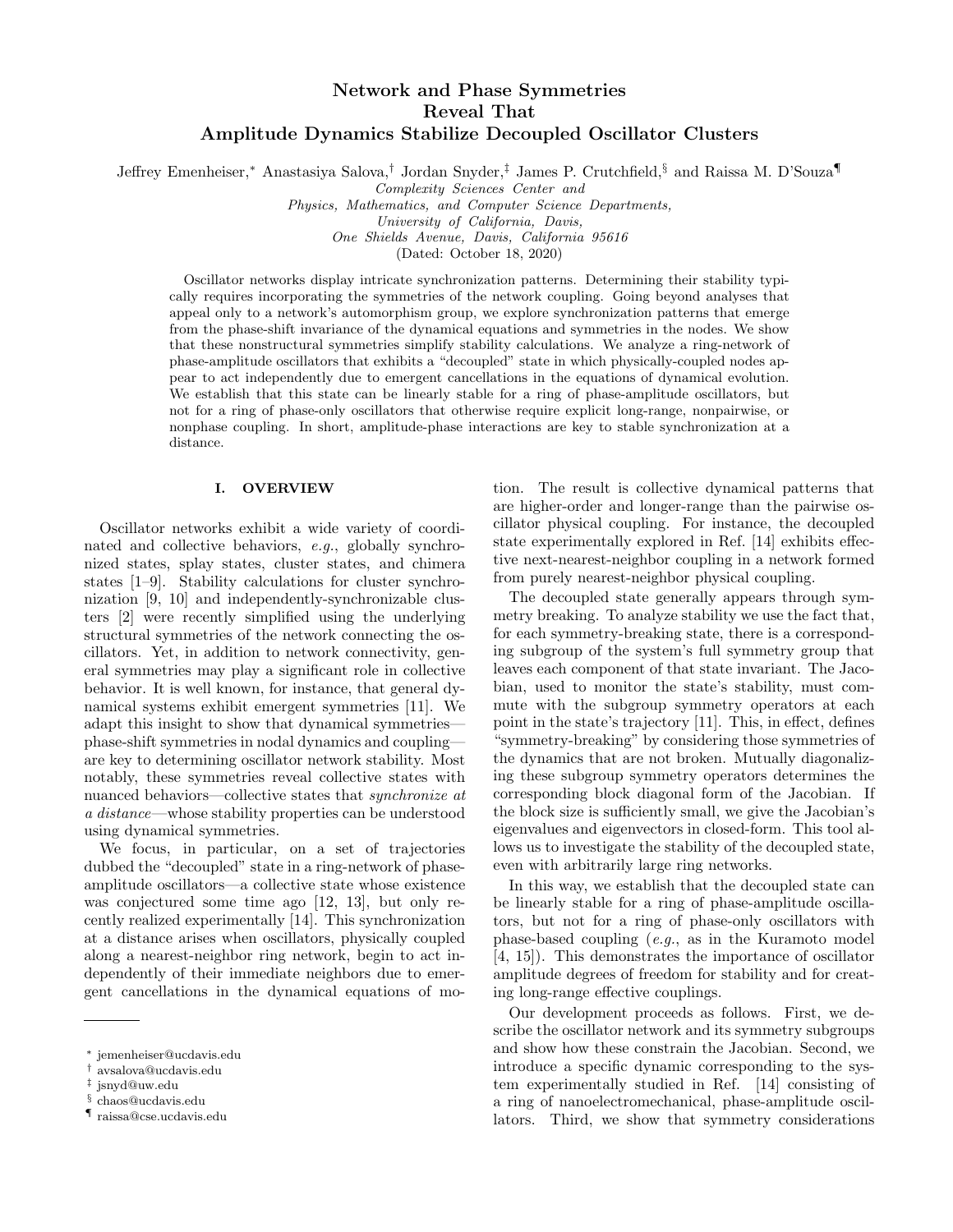predict the existence of the decoupled state (similar to Refs. [8, 12]) and, moreover, simplify the stability analysis. Fourth, when the decoupled state was achieved in experiment, drift in the phase difference between the decoupled clusters was observed [14]. We explain this by showing that small deviations in the oscillators' natural frequencies break the symmetry and result in drift. Finally, with drift, the Jacobian becomes time dependent and so we use Floquet theory to analyze network stability. This analysis shows that alternating the natural frequencies of adjacent oscillators introduces an intricate dependence of the stability on natural frequency difference and other system parameters.

# II. SYMMETRIES AND STABILITY

Consider a generic continuous-time dynamical system  $\dot{x} = f(x)$  defined on a state space X. A set of invertible operations  $\{\gamma : X \to X\}$ , together with operator composition, generates a symmetry group  $\Gamma$  of the dynamics if and only if, for all  $x \in X$ , each operation obeys:

$$
f(\gamma x) = (D_x \gamma) f(x) , \qquad (1)
$$

where  $D_x \gamma$ :  $T_x X \to T_x X$  is the differential operation at x. This defines an equivariant dynamical system with respect to the symmetry group [16]. When the tangent  $(T)$ or differential  $(D)$  operators are independent of reference point  $x$ , we drop the subscript.

Under the restriction that each  $\gamma$  acts linearly on X, the differential operation becomes trivial, and the equivariance condition becomes:  $f(\gamma x) = \gamma f(x)$ . This means one can side-step differences between  $X$  and  $TX$ . While such conditions are typically met by symmetry operations associated with the network structure, the nonlinear operations here require more careful handling. Similarly, curvilinear coordinates may disrupt the matrix representations of linear operations. In these cases, one must be mindful of the symmetry differences between the state space  $X$  and tangent space  $TX$ .

Given a dynamical system that respects a symmetry group Γ, the *isotropy subgroups*  $\Sigma \leq \Gamma$  are those that leave state-space subsets invariant. A particular trajectory in state space, such as a fixed point or limit cycle, is said to respect an isotropy subgroup  $\Sigma$  if all points  $x(t)$ in the trajectory are invariant under  $\Sigma$ :

$$
\sigma x(t) = x(t) ,
$$

for all  $\sigma \in \Sigma$  and all  $t \in \mathbf{R}$ . For a given dynamical system, classes of trajectories may be predicted by identifying the system's largest symmetry group and then identifying subgroups  $\Sigma$  that leave a nontrivial set of points in state space fixed. These state-space subsets are themselves dynamically invariant.

Σ's group structure provides a convenient coordinate basis for describing the evolution of states close to the trajectory of interest and, therefore, for understanding

its stability. In particular, we study the evolution of infinitesimal deviations  $x(t) + \epsilon \delta x(t)$ ,  $\epsilon \ll 1$ . To leading order in  $\epsilon$ , their evolution is governed by the linear ordinary differential equation:

$$
\frac{d}{dt}\delta x = J(x)\delta x ,
$$

where  $J = \frac{\partial f}{\partial x}$  is the system Jacobian.

Since the global evolution respects the symmetry operators  $\sigma$ , the linear dynamics respects symmetry operators  $D\sigma(x)$ . This means that the Jacobian and the symmetry operators commute at each point in the fixed-point subspace of  $\Sigma$ :

$$
D\sigma(x)J(x) = J(x)D\sigma(x) .
$$

The Jacobian thus shares eigenspaces with each of the differential group operators. To find these eigenspaces, we block diagonalize the matrices corresponding to the symmetry group generators. This can be done by finding the isotypic components of the differential group  ${D\sigma : \sigma \in \Sigma}$ : each block corresponds to an irreducible representation of the group [11]. Since they commute, the linear operators  $D\sigma(x)$  and  $J(x)$  then share  $\Sigma$ -irreducible invariant subspaces [17], acting on each subspace according to the corresponding diagonal block.

Below, we show how a behavior's symmetry may be used to block-diagonalize the linear dynamics around any point of that trajectory class and so determine its stability properties. Assessing this class then reduces to two distinct problems: (i) evolving states within the subset of state space invariant to a known symmetry subgroup and (ii) evolving perturbations transverse to that subspace.

#### III. PHASE-AMPLITUDE OSCILLATOR RING

We now turn to the specific system under study—a ring of nanoelectromechanical (NEMS) phase-amplitude oscillators. For the experiments reported in Ref. [14] each oscillator is implemented as a piezoelectric oscillating membrane that is coupled to other oscillators electronically in a tunable network. The resulting oscillator networks exhibited a wide variety of exotic synchronization patterns including the decoupled state, mentioned above.

In fact, as found in Ref. [14], for a ring network the dynamical evolution is captured by well-understood equations of motion [18, 19]. Representing the state of each of the N oscillators as a complex number  $A_i$ , with node index  $j = 0, 1, ..., N - 1$ , the dynamics are:

$$
\frac{dA_j}{dt} = -A_j + i\omega_j A_j + 2i\alpha |A_j|^2 A_j + \frac{A_j}{|A_j|} + i\beta (A_{j-1} - 2A_j + A_{j+1}).
$$
 (2)

Indexing is taken modulo N. For symmetry considerations discussed later, we limit our development to rings consisting of multiples of four  $(N = 4M)$  oscillators.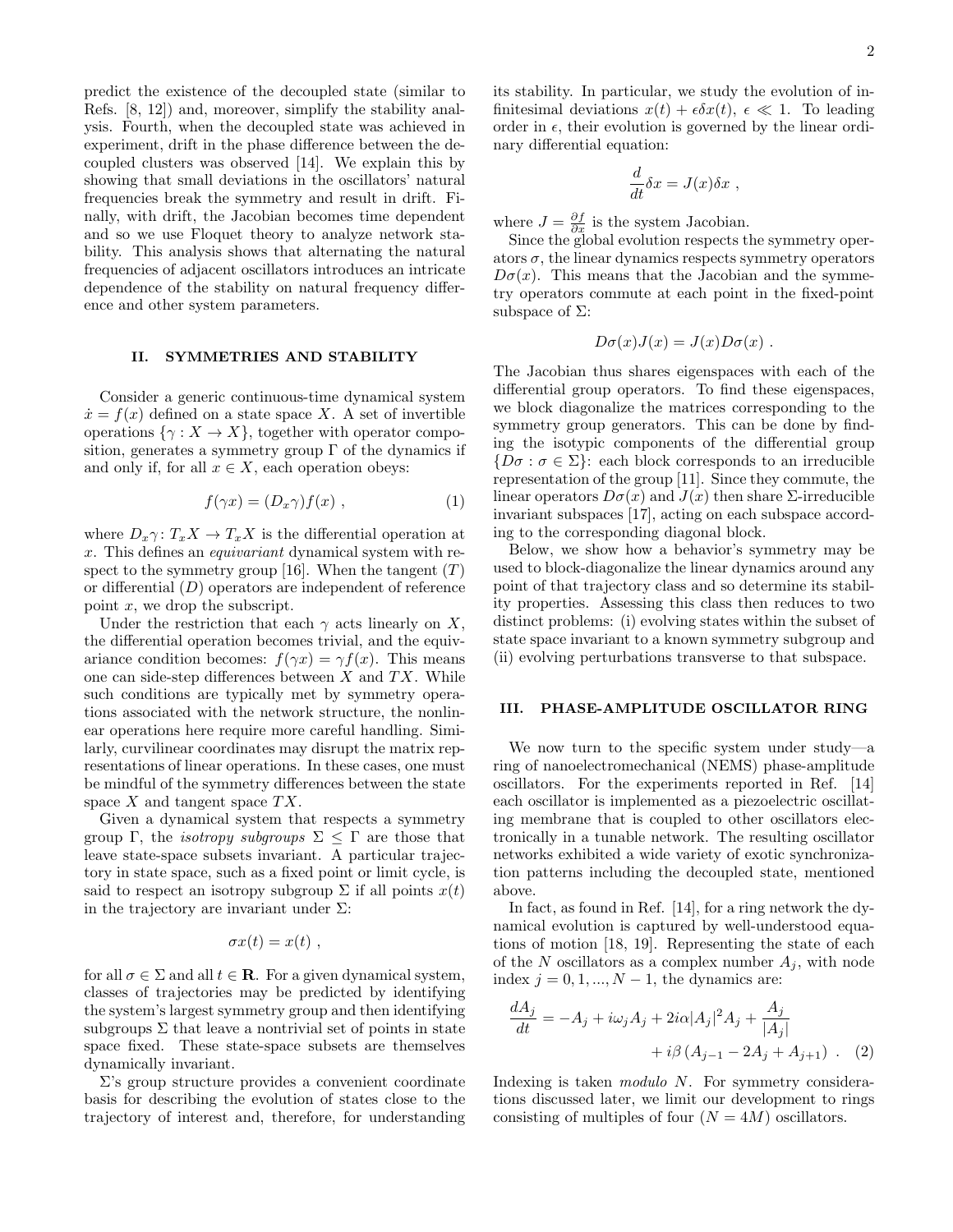There are three categories of tunable system parameters:  $\omega_i$  is the natural frequency of oscillator j,  $\alpha$  controls the Duffing nonlinearity (equal across all oscillators), and  $\beta$  is the reactive coupling strength between adjacent oscillators (equal across all pairs of neighbors). The dynamics of an individual oscillator in Eq. (2) is similar to that of the widely-studied Stuart-Landau oscillator.

It is convenient to represent the state in  $\mathbb{R}^{2N}$ , where each oscillator's state is split into real amplitude and phase components:  $a_j e^{i\phi_j} = A_j$ . The equations of motion become:

$$
\frac{da_j}{dt} = 1 - a_j - \beta a_{j-1} \sin (\phi_{j-1} - \phi_j) - \beta a_{j+1} \sin (\phi_{j+1} - \phi_j)
$$
\n(3)

$$
\frac{d\phi_j}{dt} = \omega_j + 2\alpha a_j^2 + \beta \frac{a_{j-1}}{a_j} \cos (\phi_{j-1} - \phi_j)
$$

$$
+ \beta \frac{a_{j+1}}{a_j} \cos (\phi_{j+1} - \phi_j) - 2\beta . \tag{4}
$$

We now consider this system's symmetries; *i.e.*, we identify the operations that satisfy Eq. (1).

If all oscillators have uniform frequency,  $\omega_i = \omega$ , the ring dynamics respects the symmetry group generated by rotations  $\sigma_{\text{rot}}$ :  $A_j \mapsto A_{j+1}$  and by (node-centered) reflections  $\sigma_{\text{ref}} : A_j \mapsto A_{N-j}$  of the ring. The symmetry of the undirected cycle is called the dihedral group and denoted  $\mathcal{D}_N$ . Its elements are the 2N unique products of  $\sigma_{\rm rot}$  and  $\sigma_{\rm ref}$ . Elements of the dihedral group act as permutation matrices on both the complex coordinates of Eq. (2) and the real coordinates of Eqs. (3) and (4), as is standard for topological symmetries. These operations merely reorder the nodal coordinates.

We also consider the case of *alternating* frequencies:  $\omega_i = \omega \mp \Omega/2$ , where even numbered j follow the – and odd numbered j the +, and we call  $\Omega$  the *detuning*. (We will see that the mean frequency  $\omega$  does not influence stability calculations and merely defines a frame of reference.) The network rotational symmetry is now reduced to that generated by  $\sigma_{\text{rot}}^2$ . The reflectional symmetry  $\sigma_{\text{ref}}$ is still respected, generating a  $\mathcal{D}_{N/2}$  symmetry group.

Regardless of node frequency details, the ring also respects a continuous symmetry of uniform phase shifts:  $\sigma_{\theta} : {\phi_i} \mapsto {\phi_i + \theta}$  with any  $0 \leq \theta < 2\pi$ . We denote this continuous group  $\mathcal{T}$ . In real amplitude and phase coordinates, this operation is affine yet nonlinear. Its differential  $D_x \sigma_\theta$  is equivalent to the identity at all points x. This can be seen in Eqs.  $(3)$  and  $(4)$  by shifting all phases by  $\theta$ : these phase shifts cancel and the equations of motion are invariant. However, in the complex amplitudes of Eq. (2), this becomes the linear action  $\sigma_{\theta} : \{A_j\} \mapsto \{e^{i\theta} A_j\}.$ 

Since uniform phase shifts commute with reordering node indices, the full symmetry group of the system is the direct product group  $\mathcal{D}_N \times \mathcal{T}$  in the case of uniform frequencies (and  $\mathcal{D}_{N/2} \times \mathcal{T}$  in the case of alternating frequencies). Subgroups of  $\mathcal{D}_N \times \mathcal{T}$  may contain nontrivial phase shifts, revealing interesting synchronization

patterns, as framed generally by Ref. [8] and used in Ref. [14] to characterize synchronization patterns in the NEMS system.

For each subgroup of system symmetries, the set of points left unchanged by the action of all symmetry operators defines an invariant set of the system dynamics. Time-evolution cannot break a symmetry of the initial condition, if the dynamics themselves respect that symmetry. To proceed, we identify a particular symmetry subgroup that defines an interesting invariant set in both the uniform and alternating frequency cases.

# IV. DECOUPLED ANTIPHASE-SYNCHRONIZED CLUSTERS

With this background in mind, we turn to the collective state of interest—the decoupled state in which each node appears to act independently of neighbors to which it is physically coupled. For the equations of motion in Eq. (2), independence is the condition that  $A_{i-1} + A_{i+1} = 0$ ; that is, next-nearest neighbors must be locked in perfect antiphase. This condition causes the coupling terms to cancel out, so that each oscillator appears to evolve under the influence of itself alone. On a ring of N oscillators, this is only satisfied if  $N = 4M$ . The system then splits into a group of antiphase synchronized even-numbered oscillators and a group of antiphase synchronized odd-numbered oscillators, as illustrated in Fig. 1(a). Remarkably, there is no constraint on the phase differences between the two groups.

This decoupled state reflects a system symmetry. Note that the requirement  $A_{j-1} + A_{j+1} = 0$  is exactly the condition for a state to be invariant to the operation  $\sigma_{\pi} \sigma_{\text{rot}}^2$ . This operator rotates the ring by two oscillators and advances the phase of all oscillators by one half period:  $\sigma_{\pi}\sigma_{\text{rot}}^2 A_j = -A_{j+2}$ . It generates a cyclic group of order  $N/2$  and is a member of the symmetries of both the uniform frequency and alternating frequency cases. The decoupled states, such as the one shown in Fig.  $1(a)$ , lie precisely in the fixed-point subspace of this subgroup of the system symmetry and, therefore, are an invariant set of the dynamics.

This requirement also simplifies the coupling term in Eq. (2) (*i.e.*, the final term) to  $-2i\beta A_i$ . This means that the evolution of each oscillator is determined only by its own dynamic state. Using this in Eqs. (3) and (4) one sees that each oscillator amplitude will approach unity, behaving as if it were uncoupled.

An oscillator's exact phase is arbitrary, as is the phase difference between the even- and odd-numbered oscillators. Defining a global reference phase  $\theta$  and phase difference  $\psi$ , we obtain the set of solutions describing the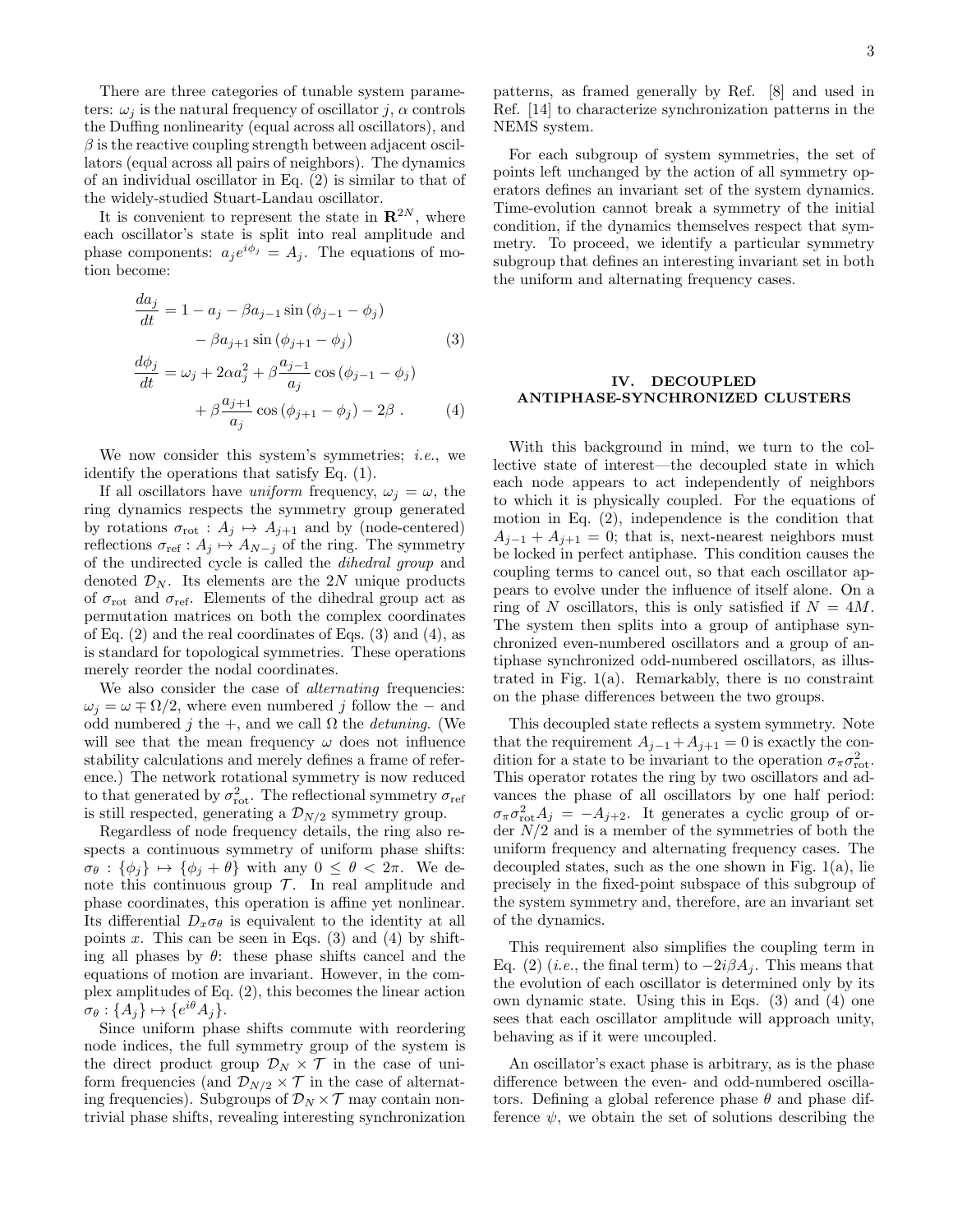

FIG. 1. (a) Snapshot of a ring of eight oscillators in the decoupled state, with nodes colored according to synchronized cluster and arrows indicating local phase. Solid black lines indicate physical coupling between oscillators. (b) Reference phase of each decoupled cluster versus time for oscillators with uniform natural frequencies, demonstrating constant phase differences. (c) Reference phase of each decoupled cluster versus time for oscillators with alternating natural frequencies, demonstrating drift in phase difference between nodes in different clusters. The nonlinearity, coupling strength, and mean natural frequency are  $\alpha = 0.1$ ,  $\beta = 1.0$ , and  $\omega = 2$ , respectively. The difference in natural frequencies between the two clusters is (b):  $\Omega = 0$  and (c):  $\Omega = 0.2$ .

decoupled state:

$$
a_j(t) = 1,
$$
  
\n
$$
\phi_j(t) = \begin{cases}\n\theta(t) & 0 \\
\theta(t) + \psi(t) & j \mod 4 = \frac{1}{2} \\
\theta(t) + \pi & j \mod 4 = \frac{1}{2} \\
\theta(t) + \psi(t) + \pi, & 3\n\end{cases}
$$
\n(5)

For both the uniform- and alternating-frequency cases:

$$
d\theta/dt = \omega + 2\alpha - 2\beta
$$
  

$$
d\psi/dt = \Omega.
$$

Recall that  $\Omega = 0$  for uniform frequencies and  $\Omega \neq 0$ for alternating frequencies, so  $\psi$  is fixed in time in the former case, but drifts according to the detuning  $\Omega$  for the latter. Examples are shown in Fig. 1 (b) and (c). The initial values of  $\theta$  and  $\psi$  are free variables defining a 2-torus. The solutions over all possible initial values form a set of limit cycles that foliate the torus.

### V. STABILITY

This particular decoupled state (with multiple antisynchronized clusters) was previously studied via symmetry considerations, for instance, on weakly coupled identical phase oscillators [5, 8] and linearly coupled oscillators [12, 20]. Stability properties were not addressed. Recently, it was shown how a broad variety of decoupled states can arise from balanced equivalence relations rather than from symmetries and that symmetries are only required in an effective network of clusters of nodes [21]. However, Ref. [21] addressed only the stability properties of networks of uniform nodes. Here, we provide stability analysis in cases of both uniform and alternating frequencies and for a specific dynamics.

To set up the linear stability analysis of the decoupled state, we next use the symmetry structure to blockdiagonalize the Jacobian. Given the solution in Eq. (5) to the dynamics of Eqs. (3) and (4), the linear dynamics of real deviations to amplitudes  $\delta a$  and phases  $\delta \phi$  are:

$$
\frac{d\delta a_j}{dt} = \left[ \beta \sin \psi \delta a_{j-1} - \delta a_j - \beta \sin \psi \delta a_{j+1} \right]
$$

$$
= \beta \cos \psi \delta \phi_{j-1} \pm \beta \cos \psi \delta \phi_{j+1} \right]
$$
(6)

$$
\frac{d\delta\phi_j}{dt} = \left[ \pm \beta \cos \psi \delta a_{j-1} + 4\alpha \delta a_j \mp \beta \cos \psi \delta a_{j+1} + \beta \sin \psi \delta \phi_{j-1} - \beta \sin \psi \delta \phi_{j+1} \right],
$$
\n(7)

where perturbations to even- (odd-)numbered oscillators follow the upper (lower)  $\pm/\mp$  option. This system of linear ODEs is independent of the global phase  $\theta$  and depends on the phase difference  $\psi$ .

We simplify this linearization by finding convenient coordinates. With the solution contained in the fixed-point subspace of the cyclic group  $\Sigma$  generated by  $\sigma_{\rm rot}^2 \sigma_{\pi}$ , we know that  $D\sigma J = JD\sigma$  for all  $\sigma \in \Sigma$ . Equivalently through  $\{D\sigma\}$ 's isotypic components and through eigendecomposition of the generating  $D\sigma$ , we find a coordinate system in which the Jacobian is block diagonal, consisting of  $N/2$  blocks of size  $4 \times 4$ . First, we define  $\zeta^k = e^{(4ki\pi/N)}$ to be the  $(N/2)$ <sup>th</sup> root of unity. This corresponds to the  $N/2$  order of our cyclic group. Let us define vectors of length  $N/2$ :  $\Phi_j^{(k)} = \zeta^{k \cdot j}$ , with  $k = 0, 1, ..., \frac{N}{2} - 1$ . These  $\Phi^{(k)}$  vectors are wave patterns over  $N/2$  elements. Each element of a  $\Phi^{(k)}$  is associated with one adjacent pair of oscillators, each with two real degrees of freedom. We therefore take the matrix outer product with two  $2 \times 2$ identity matrices,  $I_2$ : the first for the pair of oscillators and the second for the amplitude and phase of each. This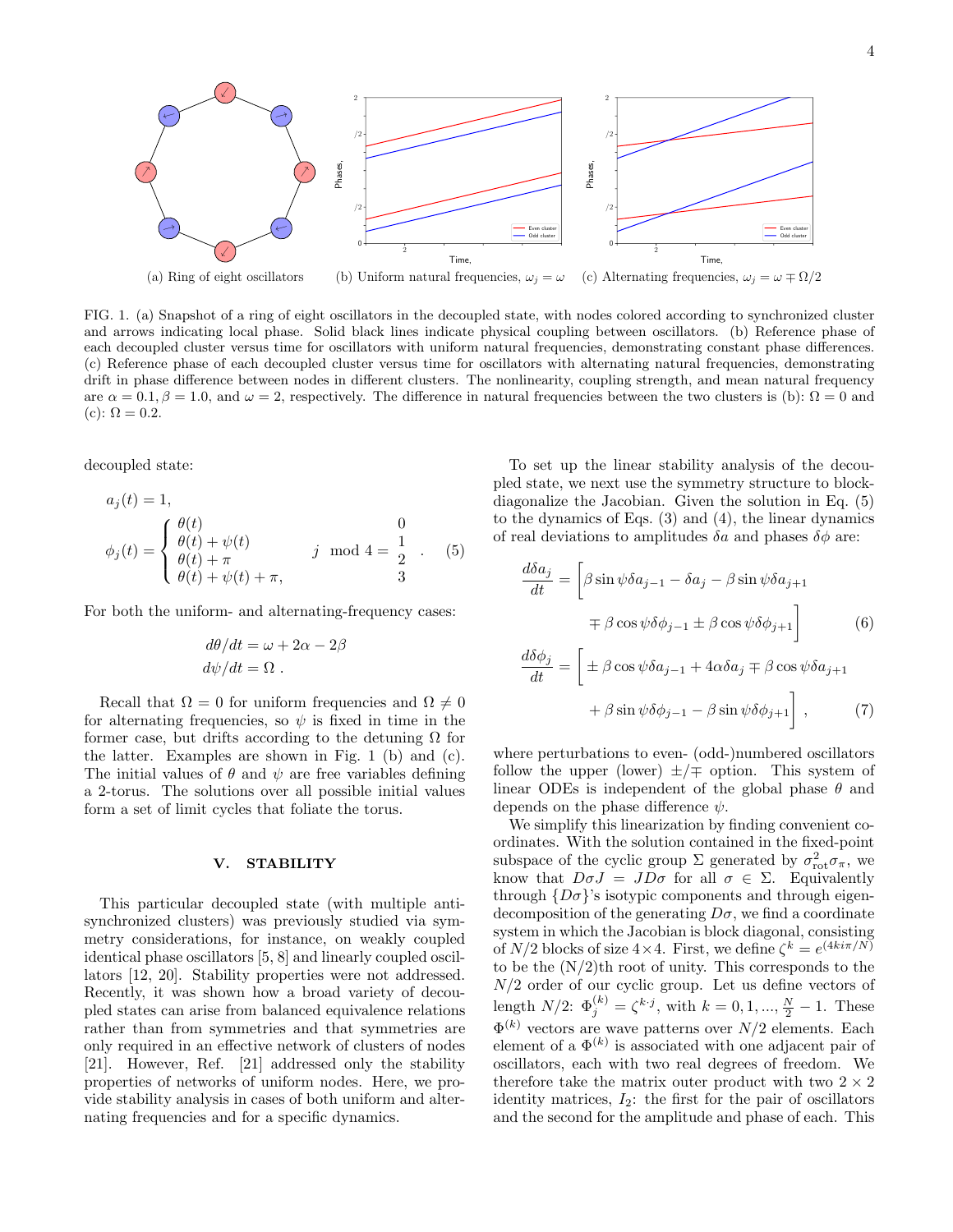5



FIG. 2. Guaranteed zero block structure of Jacobian matrix in various coordinates. Non-zero entries may occur only in the grayscale blocks. The coordinates are given by the following methods: (a) Isotypic components of  $\sigma_{\rm rot}^2 \sigma_{\pi}$  (via method introduced here). (b) Isotypic components of  $\sigma_{\rm rot}^4$  (via method of Ref. [10]), and (c) Synchronization manifold and independently synchronized cluster set (via method of Ref. [2]).

creates the  $2N \times 4$  matrices  $V^{(k)} = I_2 \otimes \Phi^{(k)} \otimes I_2$ . These matrices, in fact, define 4 eigenvectors of the generating (and therefore every) group operator. The columns share an eigenvalue:  $\sigma_{\text{rot}}^2 \sigma_{\pi} V^{(k)} = \zeta^k V^{(k)}$ .

Since  $V^{(k)}$ 's columns exactly span an eigenspace (iso-

typic component), the Jacobian may be written in a coordinate system in which it is block diagonal with 2M blocks of size  $4 \times 4$ , with each block specified by  $D_k = V^{(k)T} J V^{(k)}$ :

$$
D_k = \frac{1}{2} \begin{bmatrix} -1 & -\beta(1 - \zeta^{-k})\sin\psi & 0 & \beta(1 - \zeta^{-k})\cos\psi \\ \beta(1 - \zeta^{k})\sin\psi & -1 & \beta(1 - \zeta^{k})\cos\psi & 0 \\ 4\alpha & -\beta(1 - \zeta^{-k})\cos\psi & 0 & -\beta(1 - \zeta^{-k})\sin\psi \\ -\beta(1 - \zeta^{k})\cos\psi & 4\alpha & \beta(1 - \zeta^{k})\sin\psi & 0 \end{bmatrix} . \tag{8}
$$

Importantly, this coordinate system is independent of system state, within the solution set of interest (Eq.  $(5)$ ). The  $V$ 's used to compute each block consist of constants, and the resulting Jacobian block depends only on the phase difference  $\psi$ . Figure 2 shows the block structure, along with the coarser block structure predicted by alternate methods that consider purely-structural symmetries.

Instead of phase-amplitude oscillators, consider a ring of phase-only oscillators. Then, the decoupled state specified in Eq.  $(5)$  is a guaranteed solution for  $D_{4M}$  networks of identical nodes. Each has a  $\mathcal T$  phase symmetry, so long as the coupling function respects a parity condition:  $g(\psi) + g(\pi - \psi) = 0$ . However, the diagonal elements of the Jacobian are proportional to this term. This means that the Jacobian has zero trace. Since the trace is the sum of eigenvalues, any linearly stable mode implies at least one linearly unstable mode. And, so the decoupled state is not stable for phase-only oscillators.

Achieving a linearly-stable decoupled state for phaseonly oscillators requires introducing long-range, nonpairwise, or nonphase coupling. Thus, although the amplitudes of the phase-amplitude oscillators have a fixed point at unity, the amplitude degree of freedom plays a central role in stability.

#### A. Uniform Frequencies:  $\omega_i = \omega$

With uniform frequencies, the phase difference  $\psi$  between decoupled clusters is constant and the Jacobian is fixed in time. The decoupled state's stability is thus given by the real parts of the Jacobian's 2N eigenvalues. This problem then reduces to finding eigenvalues of its 2M blocks each of size  $4 \times 4$ . This requires finding the roots of quartic polynomials, which are: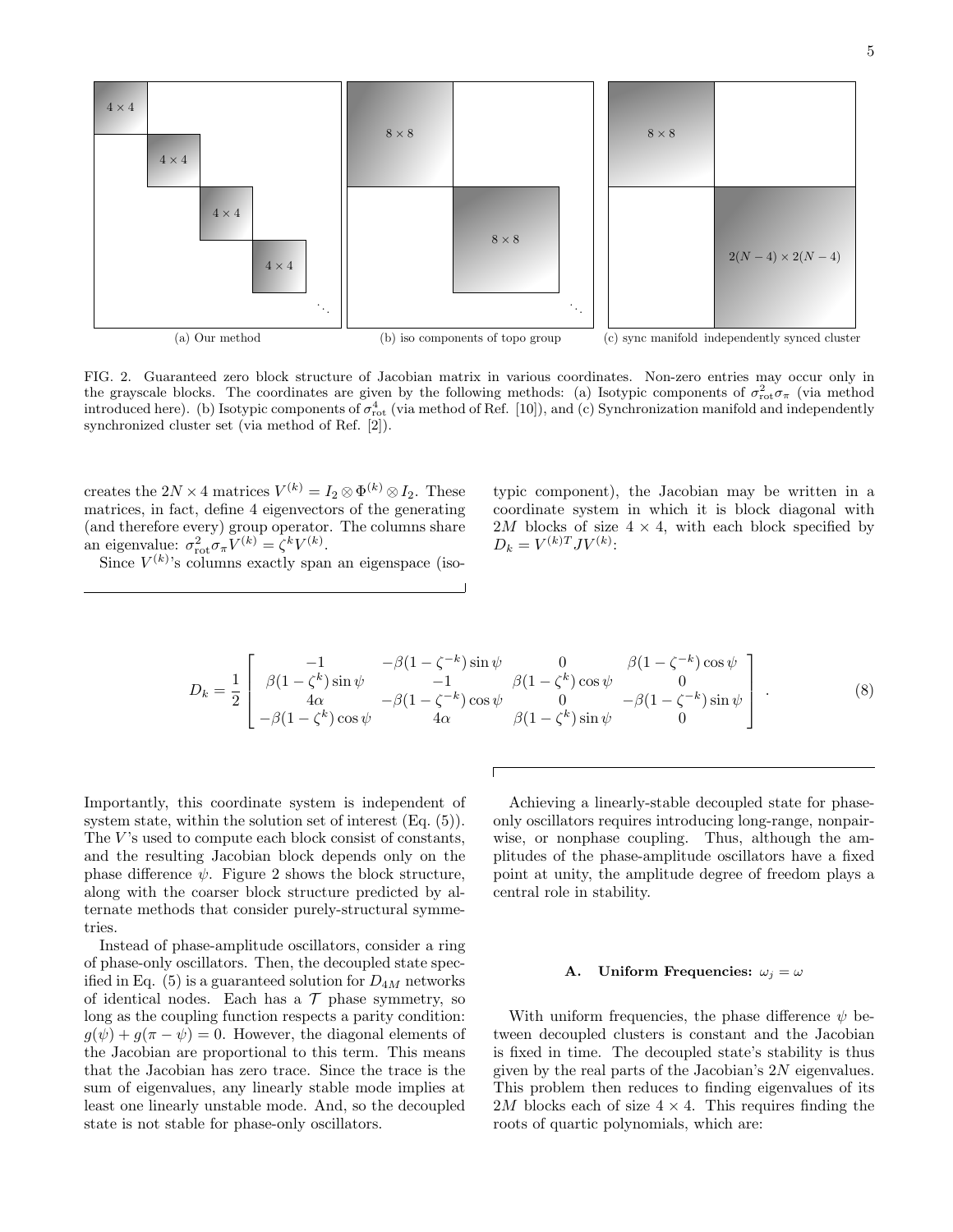The eigenvalues of Eq. (7)'s linear dynamics are given by Eq. (9), for  $k = 0, 1, ..., 2M - 1$  and with the two  $\pm$ options taken independently.

Note that there are four possible, adjacent phase differences in Eq. (5):  $\psi$ ,  $\pi - \psi$ ,  $\pi + \psi$ ,  $2\pi - \psi$ . Eigenvalue  $\lambda$ 's dependence on  $\psi$  arises only through  $\sin^2$  and  $\cos^2$ , which necessarily are equal for all four possible phase differences. This supports the physical equivalence of these values of  $\psi$ .

Figures 3 (a) and (b) show the real part of  $D_k$ 's eigenvalues, obtained from Eq. (9) for  $N = 8$  and  $\beta = 1$ , as a function of phase difference  $\psi$  and for different values of nonlinearity: (a)  $\alpha = 1/4$  and (b)  $\alpha = 1/2$ . Each k-block gives four eigenvalues, symmetric around  $-1/4$  as expected from Eq. (9). The blue dashed lines at  $\text{Re}(\lambda) = 0$ show neutral stability within the  $k = 0$  block. These eigenvalues are two-fold degenerate and define the torus of solutions (i.e., the class of trajectories) of interest. The transverse perturbations,  $k \neq 0$ , exhibit neutral stability at  $\psi = \{\pi/2, 3\pi/2\}$  at both values of nonlinearity. The instabilities in the larger nonlinearity are centered at  $\psi = \{0, \pi\}$ , where there is a second pair of regions in which the outer square root of Eq. (9) exhibits a real part.

Excluding the  $k = 0$  block, Fig. 3(c) shows the maximum real part of  $D_k$ 's eigenvalues for  $N = 8$  and  $\beta = 1$ as a function of both phase difference  $\psi$  and nonlinearity  $\alpha$ . This highlights the state's largest instability at that point, with red being unstable, blue stable, and white linearly neutral. Here, we see the steady neutral stability at  $\psi = {\pi/2, 3\pi/2}$ , but we also see the instabilities growing from  $\text{Re}(\lambda) = -1/4$  at  $\psi = \{0, \pi\}$ , as  $\alpha$  increases. From Fig. 3(b), we know that these unstable bands are in the  $k = 1, 3$  block.

Due to the block diagonal structure induced by this state's symmetries, we can precisely identify instabilities on the decoupled state: Eq. (9) directly relates parameter values with the growth and decay of perturbations. All of the results presented in Fig. 3 are calculated as closedform expressions, capturing the eigenvalues of the  $16 \times 16$ Jacobian matrix.

# B. Alternating Frequencies,  $\omega_j = \omega \mp \Omega/2$

In the experimental study of nanoelectromechanical oscillator networks [14] parameters  $\alpha$  and  $\beta$  can be precisely controlled. While the  $\omega_i$ 's can be tuned quite close to one another, small deviations exist that break the  $D_{4M}$ symmetry. When stable, all perturbations transverse to



FIG. 3. Stability for uniform frequencies,  $\omega_j = \omega$ , at fixed coupling  $\beta = 1$ . Panels (a) and (b) show the real part of  $D_k$ 's eigenvalues, Eq. (9), versus phase difference  $\psi$  for two choices of Duffing coefficient  $\alpha$ . Panel (c) shows the maximum real part of eigenvalues of blocks  $D_{k\neq0}$ , quantifying the least stable perturbation that breaks the state's symmetry as a function of  $\psi$  and  $\alpha$ .

the fixed-point subspace are exponentially restored, and small dispersion in natural frequencies introduces a linear drift within the invariant subspace. These new drifting states remain within the space swept out by the uniform frequency states—sweeping  $\theta$  and  $\psi$  in Eq. (5)—but support a drifting phase difference  $\psi$ .

We capture this behavior theoretically by alternating the natural frequencies along the ring:  $\omega_j = \omega \mp \Omega/2$ . The form of Eq.  $(5)$  remains a solution to Eq.  $(2)$ , but neighboring phase differences now have a well-defined drift that depends on the magnitude of the natural frequency difference between neighboring nodes:  $d\psi/dt = \Omega$ . Although the full system symmetry has changed, the solutions of interest respect the same symmetries—the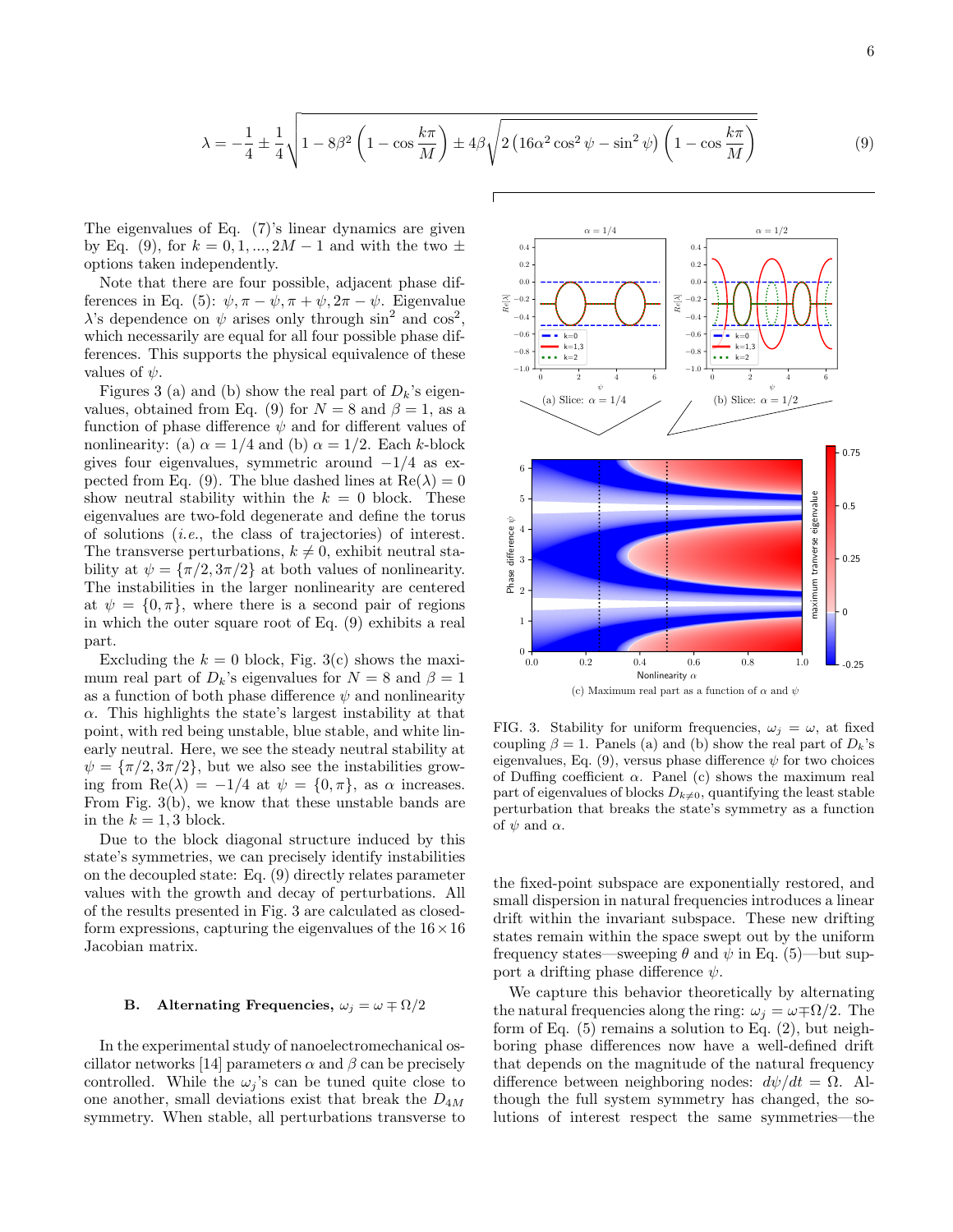group generated by  $\sigma_{\pi}\sigma_{\rm rot}^2$ —as in the uniform frequency case. This leads to the same block diagonalized Jacobian: Eq. (8).

The Jacobian is now time-periodic. And, this requires Floquet theory for stability analysis, evolving each of a set of vectors for one whole period. By choosing this set as a basis for tangent space, we build the monodromy matrix—the linear map corresponding to evolution of perturbations through a period. Matrix eigenvalues capture how the perturbations evolve. The associated Floquet exponents are the natural logarithm of the magnitude of its eigenvalues, with positive values implying unstable growth and negative values showing stable decay. If the Jacobian were constant (i.e., periodic with any stated period), this procedure returns the real parts of the Jacobian eigenvalues themselves, as desired.

We performed the integration using the standard fourth-order Runge-Kutta scheme with 1, 000 integration steps [22]. The Jacobian's diagonal form allows each  $4 \times 4$ block to be integrated independently, significantly reducing the computational overhead for arbitrarily large oscillator rings.

We find that the stability of the resulting state depends intricately on system parameters, including the natural frequency difference between adjacent oscillators, as shown in Fig. 4 [23]. Rather than being a function of phase difference, stability is now a function of rate  $\Omega$  at which the system drifts through phase differences.

Here, we see many overlapping bands of instability emerging from  $\text{Re}(\lambda) = -1/4$ . A series of such bands, going unstable around  $\alpha = 0.45$ , appear to again come from the  $k = 1, 3$  blocks and leave small windows of stability narrow ranges of  $\Omega$  in which the state is stable.

Even though alternating frequencies in the oscillator ring break the system symmetry and induce a timeperiodic Jacobian, the symmetries of the state itself are unchanged and the group-theoretic block-diagonalization is remains valid. This allows the stability analysis to be performed on four dimensional subspaces, even for arbitrarily large rings.

### VI. DISCUSSION

We demonstrated how phase-shift symmetries in the nodes and the dynamics, together with symmetries in the network connectivity, can simplify stability calculations. This extends recent results on cluster synchronization to include symmetries beyond the node-connectivity automorphism group. We then used this approach to analyze the stability properties of attractors that emerge in a ring of phase-amplitude oscillators. We identified a dynamically decoupled state as particularly novel, showing that it is stable for a ring a phase-amplitude oscillators, but not linearly stable for the analogous ring of phase-only oscillators.

Our results here highlight the importance of oscillator amplitudes in generating polyadic and long-range effec-



FIG. 4. Stability for alternating natural frequencies  $\omega_i$  =  $\omega \mp \Omega/2$  with fixed coupling  $\beta = 1$ : Panels (a) and (b) plot the real part of the Floquet exponents of  $D_k$  (Eq. 8) versus relative frequency  $\Omega$  for two choices of Duffing coefficient  $\alpha$ . Panel (c) shows the maximum real part of  $D_{k\neq0}$ 's Floquet exponents, tracking the least stable perturbation that breaks the state's symmetry as a function of  $\log_2 \Omega$ .

tive coupling. A reduced phase equation for the NEMS dynamics is introduced in [14] but, to first order in coupling, it only includes the nearest-neighbor phase interactions. This illustrates the need for future analysis that either formally moves to higher-order phase models or retains anharmonicity via amplitudes.

Our methodology and results apply directly to a variety of similar models, including any anharmonic oscillator with an attracting oscillation-amplitude, such as Stuart-Landau oscillators [21]. The equivalence of the decoupled state to a fixed-point subspace is, in such cases, a result of linear coupling. That said, the coupling could have real rather than (or in addition to) imaginary coefficient  $i\beta \rightarrow K + i\beta$ . This would directly change the steady-state amplitudes rather than their frequencies. When  $K > 1$ , this leads to amplitude death. While the Jacobian block diagonalization is ambivalent to coupling type, the precise stability results do not immediately translate to systems where the coupling coefficient has a real component.